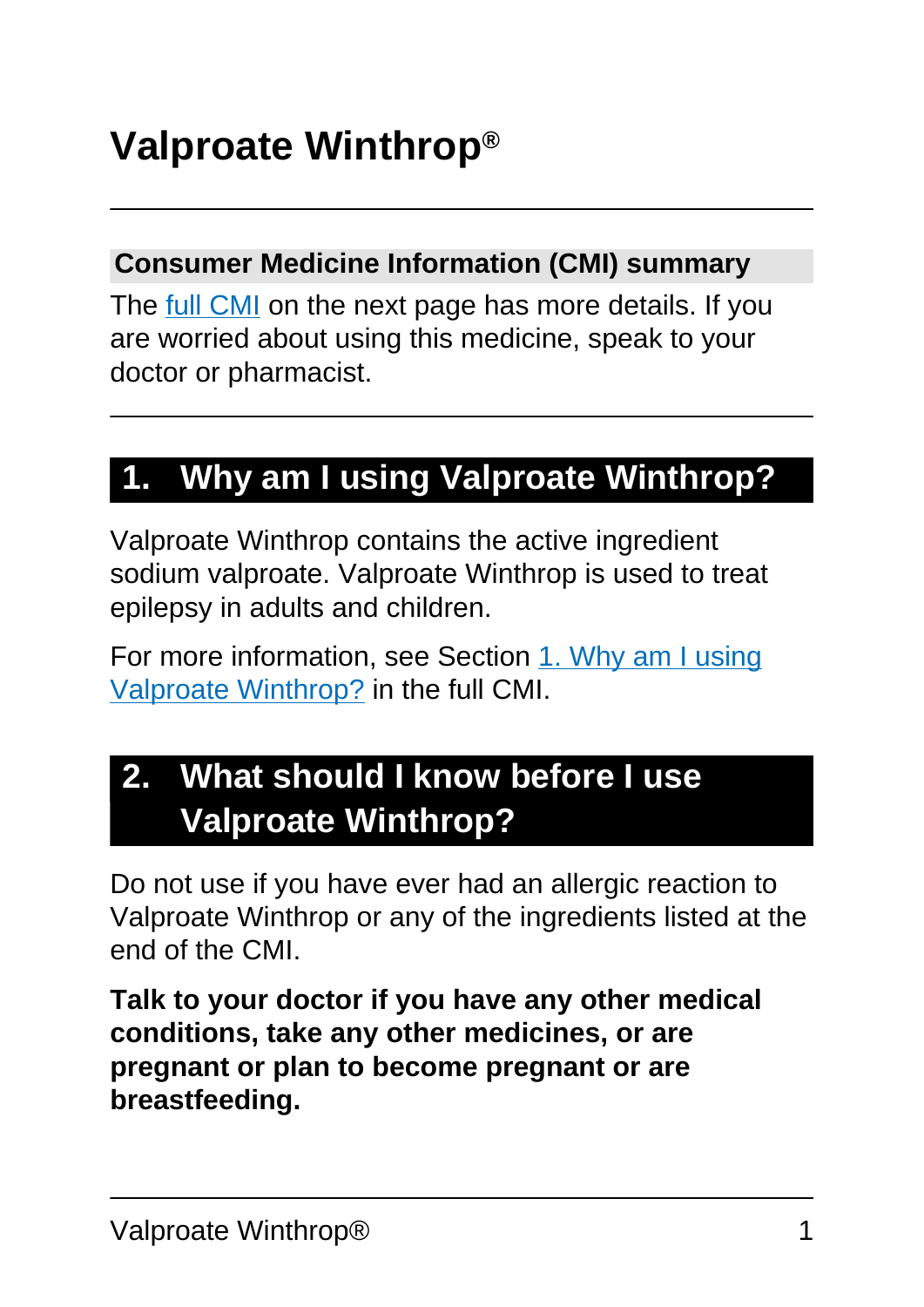For more information, see Section [2. What should I know](#page-6-0) [before I use Valproate Winthrop?](#page-6-0) in the full CMI.

## **3. What if I am taking other medicines?**

Some medicines may interfere with Valproate Winthrop and affect how it works.

A list of these medicines is in Section [3. What if I am](#page-10-0) [taking other medicines?](#page-10-0) in the full CMI.

## **4. How do I use Valproate Winthrop?**

• Your doctor will tell you how much to take. This may depend on your age, your condition and whether or not you are taking any other medicines.

More instructions can be found in Section [4. How do I](#page-12-0) [use Valproate Winthrop?](#page-12-0) in the full CMI.

## **5. What should I know while using Valproate Winthrop?**

| Things you should do | • Remind any doctor,<br>dentist or pharmacist<br>you visit that you<br>are using Valproate<br>Winthrop. |
|----------------------|---------------------------------------------------------------------------------------------------------|
|                      | • If you plan to have<br>surgery that needs a<br>general anaesthetic, tell<br>your doctor or dentist    |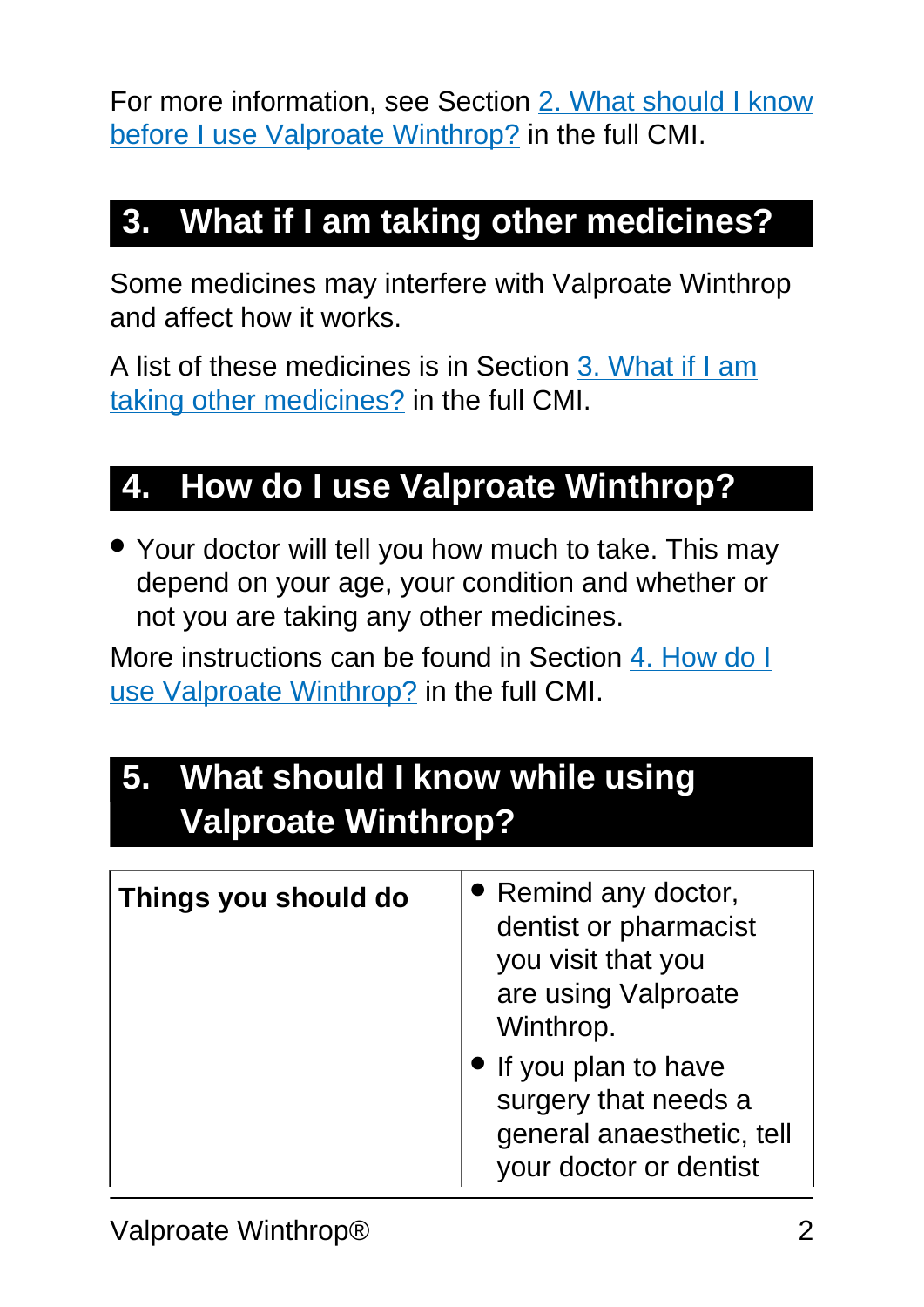|                                     | that you are taking this<br>medicine.<br>If you become pregnant<br>while you are taking<br>this medicine, tell your<br>doctor immediately                                                                                                                     |
|-------------------------------------|---------------------------------------------------------------------------------------------------------------------------------------------------------------------------------------------------------------------------------------------------------------|
| Things you should not<br>do         | Do not stop using this<br>medicine suddenly<br>or lower the dosage,<br>without checking with<br>your doctor.<br>Do not take more than<br>the recommended dose<br>unless your doctor tells<br>you to.                                                          |
| <b>Driving or using</b><br>machines | Be careful driving or<br>operating machinery<br>until you know how<br><b>Valproate Winthrop</b><br>affects you.<br>Children should not ride<br>a bike, climb trees or do<br>anything else that could<br>be dangerous if they are<br>feeling drowsy or sleepy. |
| <b>Drinking alcohol</b>             | The effects of alcohol<br>could be made worse<br>while taking Valproate<br>Winthrop.                                                                                                                                                                          |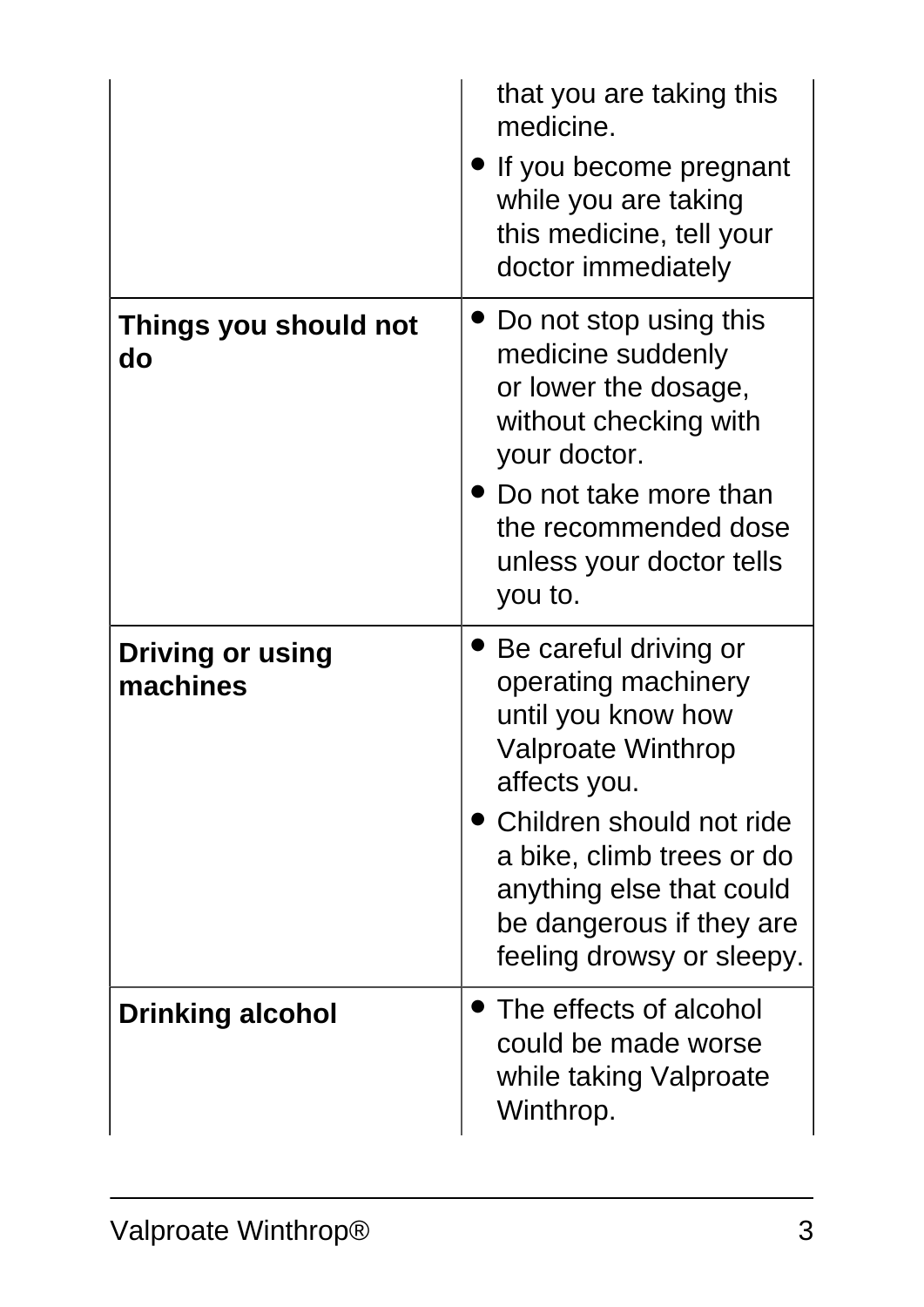|                                | • Combining Valproate<br>Winthrop and alcohol<br>can make you more<br>sleepy, dizzy or<br>lightheaded. |
|--------------------------------|--------------------------------------------------------------------------------------------------------|
| Looking after your<br>medicine | • Keep your tablets in a<br>cool dry place where the<br>temperature stays below<br>$30^{\circ}$ C.     |
|                                | Keep your tablets in the<br>blister pack until it is<br>time to take them.                             |

For more information, see Section [5. What should I know](#page-14-0) [while using Valproate Winthrop?](#page-14-0) in the full CMI.

### **6. Are there any side effects?**

All medicines have some unwanted side effects. Mostly these are mild and short-lived. Tell your doctor or pharmacist as soon as possible if you do not feel well while you are taking Valproate Winthrop.

Tell your doctor immediately or go to the Accident and Emergency department of your nearest hospital if you have any thoughts of harming yourself or committing suicide.

For more information, including what to do if you have any side effects, see Section [6. Are there any side](#page-17-0) [effects?](#page-17-0) in the full CMI.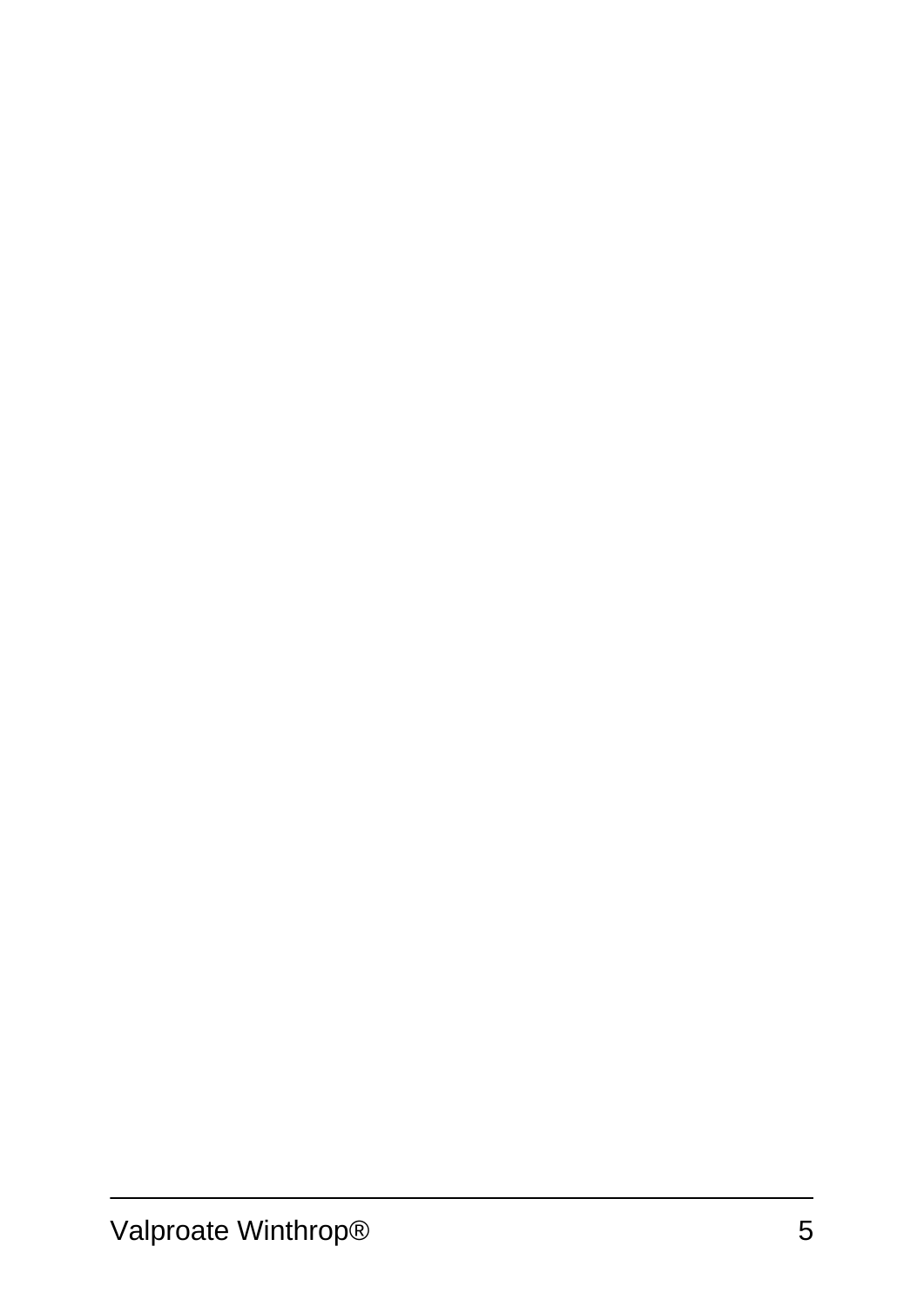# <span id="page-5-0"></span>**Valproate Winthrop**

**Active ingredient:** sodium valproate

#### **Consumer Medicine Information (CMI)**

This leaflet provides important information about using Valproate Winthrop. **You should also speak to your doctor or pharmacist if you would like further information or if you have any concerns or questions about using Valproate Winthrop.**

#### **Where to find information in this leaflet:**

- [1. Why am I using Valproate Winthrop?](#page-5-1)
- [2. What should I know before I use Valproate Winthrop?](#page-6-0)
- [3. What if I am taking other medicines?](#page-10-0)
- [4. How do I use Valproate Winthrop?](#page-12-0)
- [5. What should I know while using Valproate Winthrop?](#page-14-0)
- [6. Are there any side effects?](#page-17-0)
- [7. Product details](#page-21-0)

## <span id="page-5-1"></span>**1. Why am I using Valproate Winthrop?**

**Valproate Winthrop contains the active ingredient sodium valproate.** Valproate Winthrop belongs to a group of medicines called anticonvulsants.

#### **Valproate Winthrop is used to treat epilepsy in adults and children.**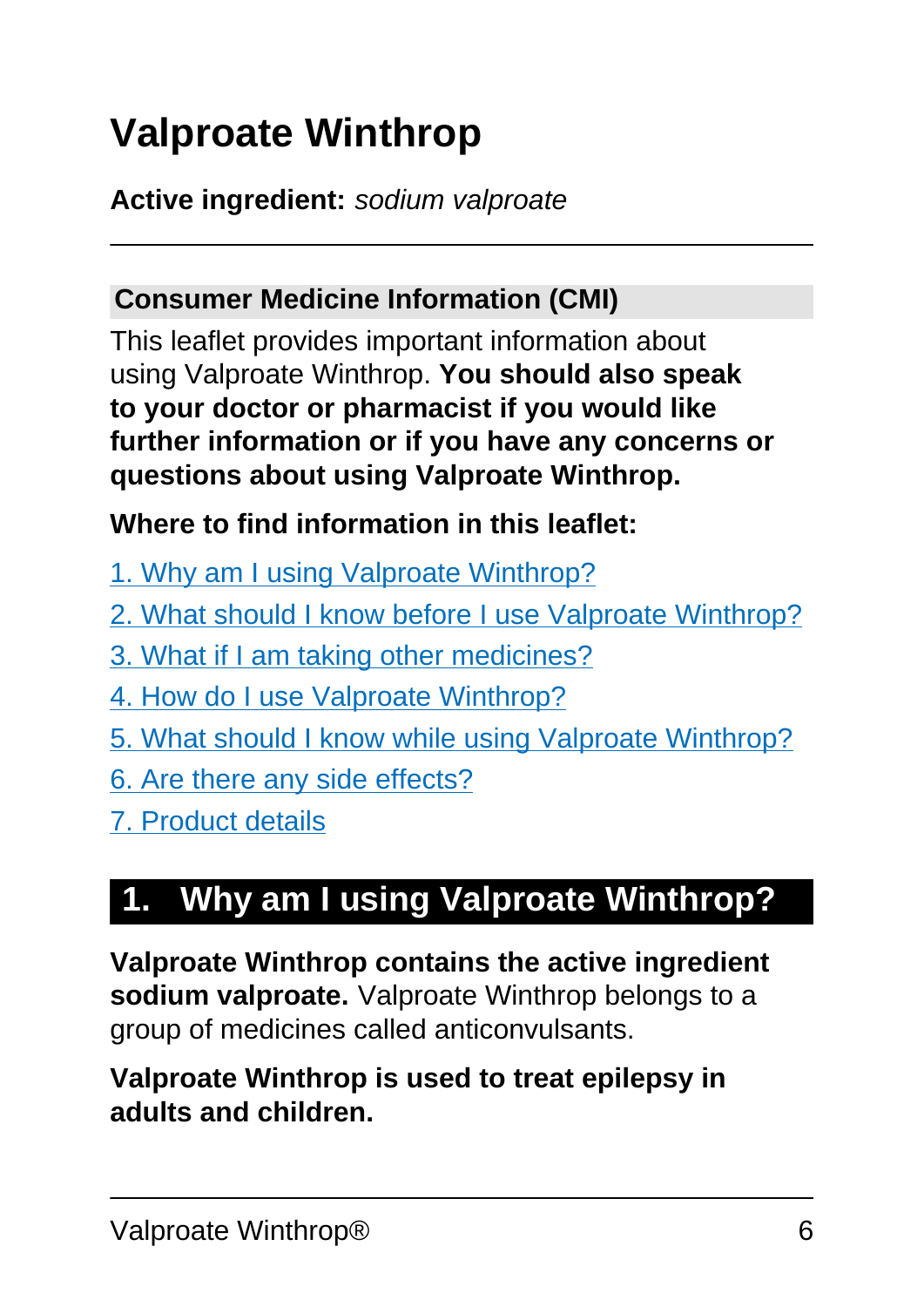Epilepsy is a condition where you have repeated seizures (fits). There are many different types of seizures, ranging from mild to severe. These medicines are thought to work by controlling brain chemicals which send signals to nerves so that seizures do not happen.

Valproate Winthrop may also be used to control mania, a mental condition with episodes of overactivity, elation or irritability. Valproate Winthrop may be used alone or in combination with other medicines to treat your condition. Your doctor, however, may have prescribed Valproate Winthrop for another reason.

Ask your doctor if you have any questions about why it has been prescribed for you.

There is no evidence that Valproate Winthrop is addictive.

This medicine is available only with a doctor's prescription**.**

## <span id="page-6-0"></span>**2. What should I know before I use Valproate Winthrop?**

#### **Warnings**

#### **Do not use Valproate Winthrop if:**

- you are allergic to sodium valproate, or any of the ingredients listed at the end of this leaflet.
- Always check the ingredients to make sure you can use this medicine.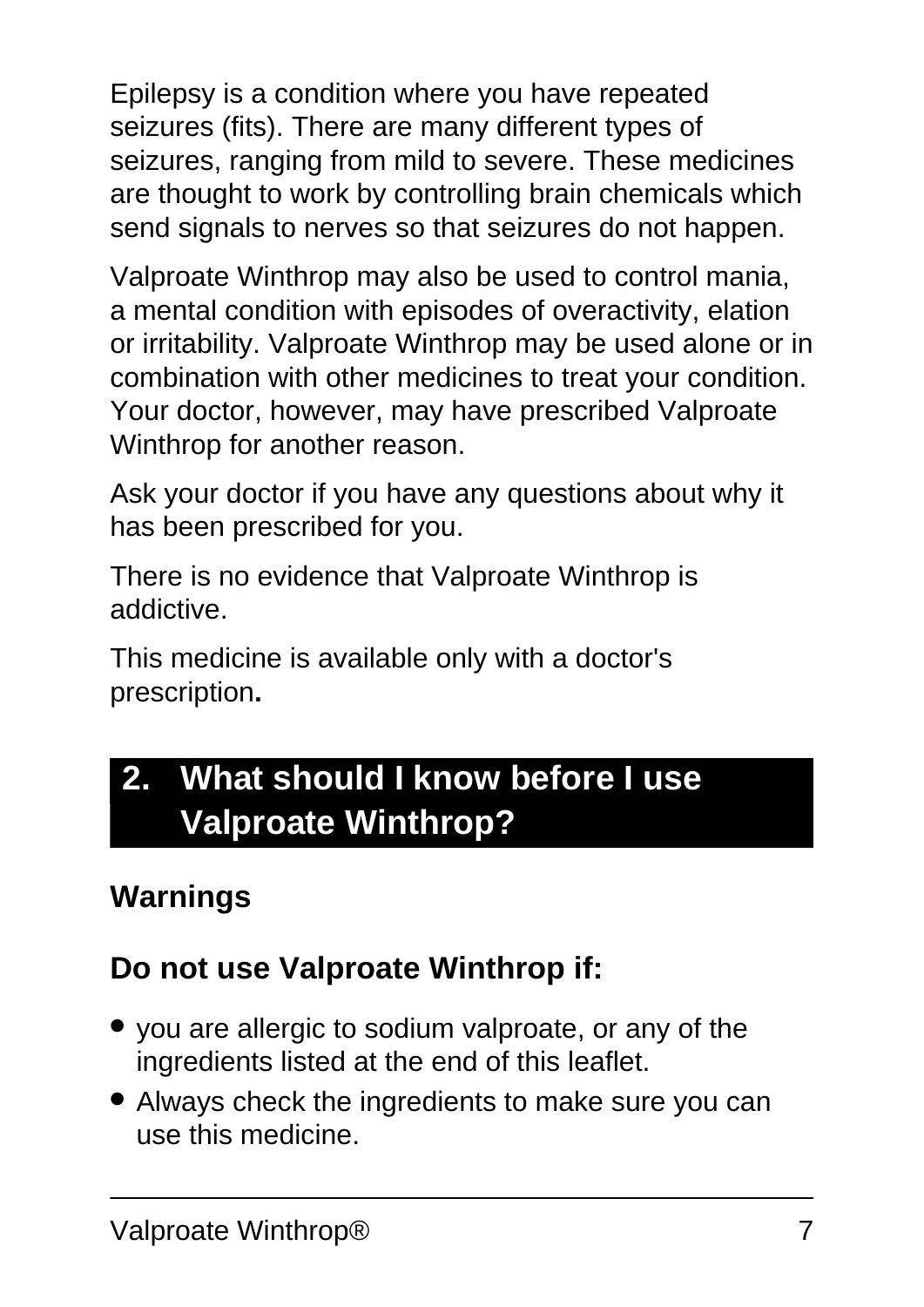- you have or have had any of the following medical conditions:
- liver disease (hepatic dysfunction) or severe hepatitis.
- a family history of hepatitis, especially when caused by medicines. Medicines used in the treatment of epilepsy, including Valproate Winthrop may have adverse effects on the liver and the kidneys
- a urea cycle disorder or a family history of urea cycle disorders.
- a family history of unexplained infant deaths.
- porphyria which is a rare blood disease of blood pigments.
- known ornithine transcarbamylase deficiency or a family history of ornithine transcarbamylase deficiency.
- known or suspected of having a genetic problem causing a mitochondrial disorder.
- you are pregnant, unless your doctor has determined no alternative treatment works for you.

### **Check with your doctor if you:**

- have any other medical conditions, especially the following:
- liver problems (hepatic insufficiency, hepatic damage)
- kidney problems
- urea cycle disorders
- ornithine transcarbamylase (OTC) deficiency
- carnitine palmitoyltransferase (CPT) type II deficiency.
- systemic lupus erythematosus (SLE) (a disease affecting the skin, joints and kidneys)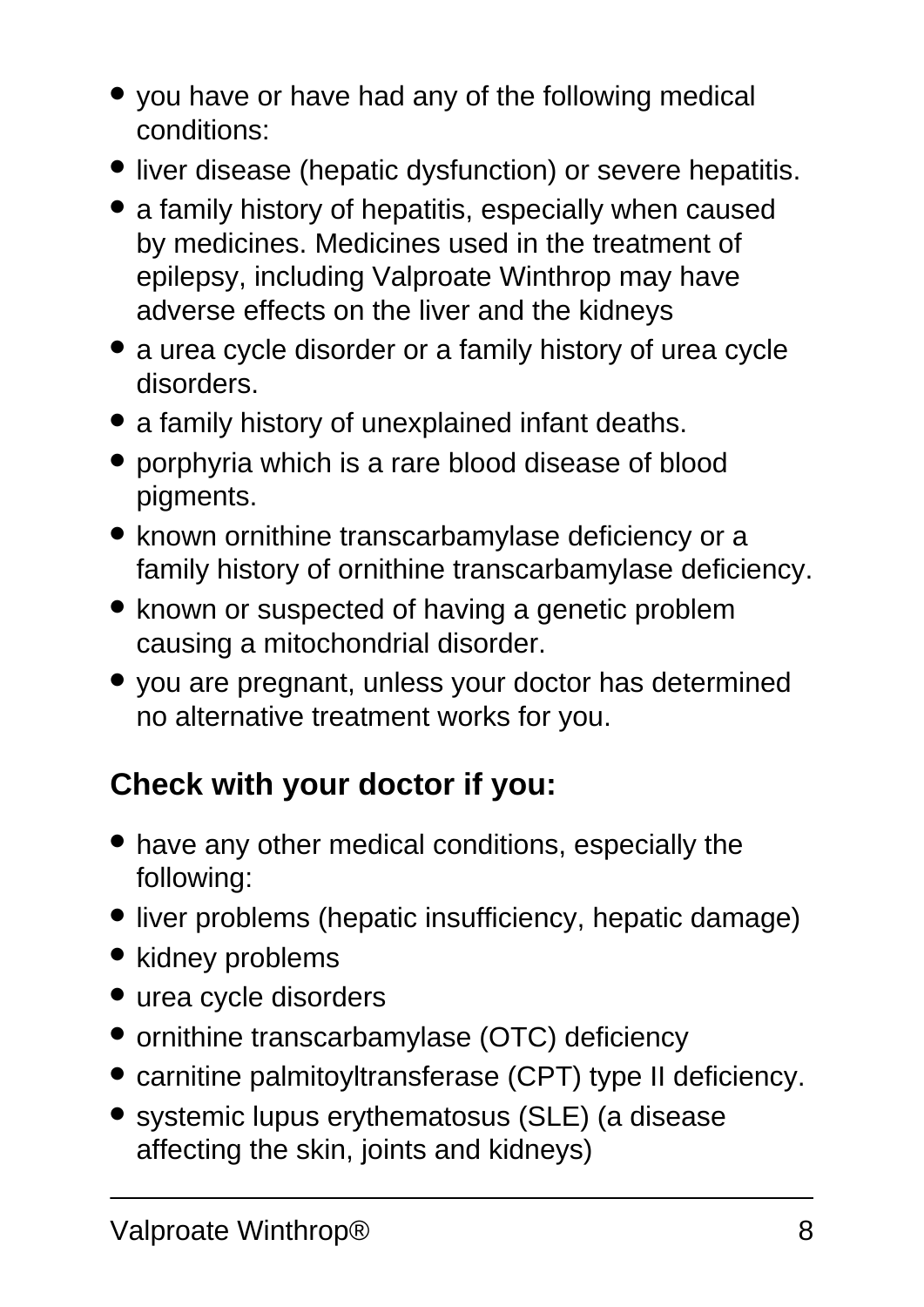- family history of a genetic problem causing mitochondrial disorder
- take any medicines for any other condition

If you have not told your doctor about any of the above, tell them before you take Valproate Winthrop. During treatment, you may be at risk of developing certain side effects. It is important you understand these risks and how to monitor for them. See additional information under Section [6. Are there any side effects](#page-17-0)?

### **Pregnancy and breastfeeding**

Tell your doctor immediately if you are pregnant or intend to become pregnant.

If you are a girl or woman of childbearing age, make sure that you talk to your doctor about the risks associated with taking Valproate Winthrop during pregnancy.

You must not take Valproate Winthrop unless you use an effective method of birth control (contraception) at all times during your treatment with Valproate Winthrop. Do not stop taking Valproate Winthrop or your contraception until you have discussed this with your doctor. Your doctor will advise you further.

If you are parent or carer, tell your doctor when your child using Valproate Winthrop experiences her first period.

Valproate Winthrop can be harmful to unborn children when taken by a woman during pregnancy. It can cause serious birth defects and can affect the way in which the child develops as it grows. Also, children born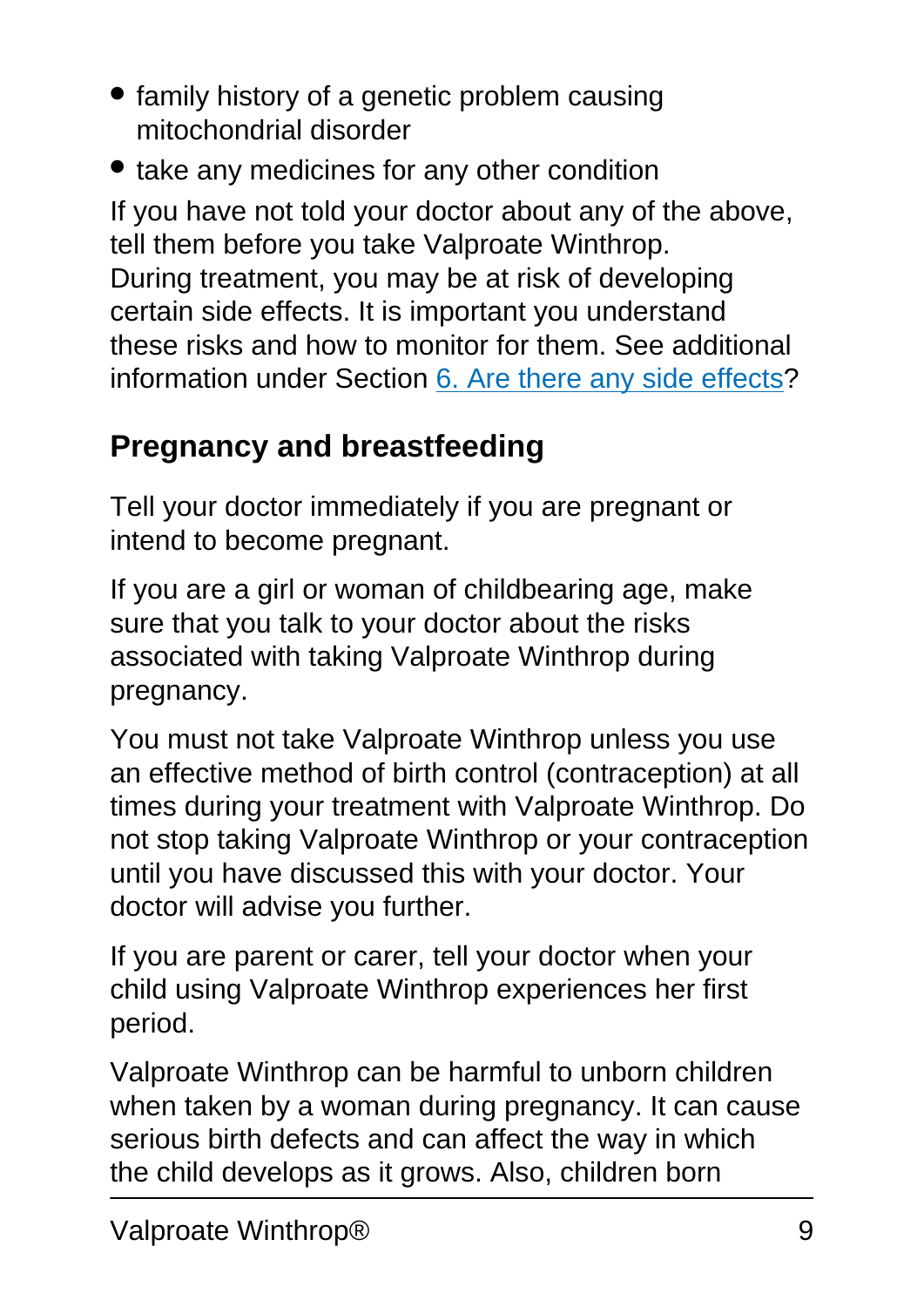to mothers who take Valproate Winthrop throughout their pregnancy may be at risk of impaired cognitive development or withdrawal syndrome. However, do not stop taking Valproate Winthrop unless your doctor says so as there are risks to the mother and child from uncontrolled epilepsy or uncontrolled mania episodes.

Your doctor may want to adapt your treatment and/or prescribe dietary supplements of folate.

Your doctor will discuss the risks and benefits of taking it if you are pregnant.

#### **What do I need to consider about contraception?**

Use an effective method of contraception and consult your doctor before planning pregnancy.

Valproate Winthrop can seriously harm an unborn child when taken during pregnancy. If you are a girl or woman of childbearing age, you must use at least one effective method of birth control (contraception) without interruption during your entire treatment with Valproate Winthrop. Your doctor should discuss with you the most appropriate method of contraception for you.

Valproate Winthrop should have little effect on the oral contraceptive pill, however, you should let your doctor know that you are taking it.

Talk to your doctor if you are breastfeeding or intend to breastfeed.

Medicines used in the treatment of epilepsy, including Valproate Winthrop, pass into breast milk. Your doctor will discuss the risks and benefits of taking Valproate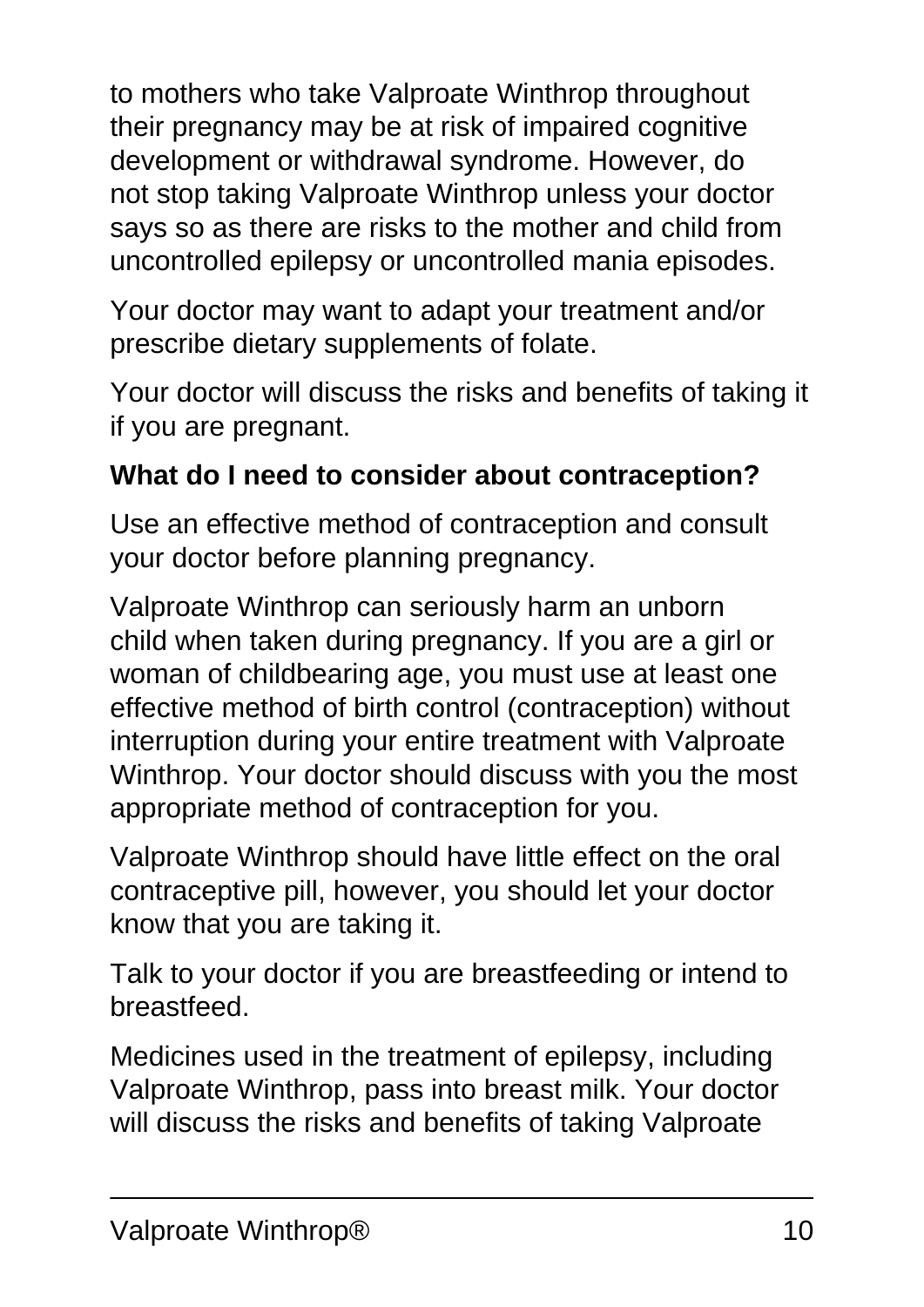Winthrop if you are breastfeeding or planning to breastfeed.

## <span id="page-10-0"></span>**3. What if I am taking other medicines?**

Tell your doctor or pharmacist if you are taking any other medicines, including any medicines, vitamins or supplements that you buy without a prescription from your pharmacy, supermarket or health food shop.

#### **Some medicines may interfere with Valproate Winthrop and affect how it works. These include:**

- aspirin (and other salicylates)
- medicines used to prevent clots (anticoagulants) e.g. warfarin.
- other medicines used to treat epilepsy e.g. phenobarbital (phenobarbitone), methylphenobarbitone, primidone, phenytoin, carbamazepine, clonazepam, felbamate, lamotrigine, topiramate, diazepam, lorazepam, oxcarbamazepine, rifunamide and ethosuximide
- medicines used to treat depression e.g. monoamine oxidase inhibitors (MAOIs), selective serotonin reuptake inhibitors (SSRIs), tricyclic antidepressants
- benzodiazepines (medicines used as sedatives or to treat anxiety)
- oral contraceptives. Valproate Winthrop should have little effect on the oral contraceptive pill, however, you should let your doctor know that you are taking it.
- zidovudine or any other anti-viral medications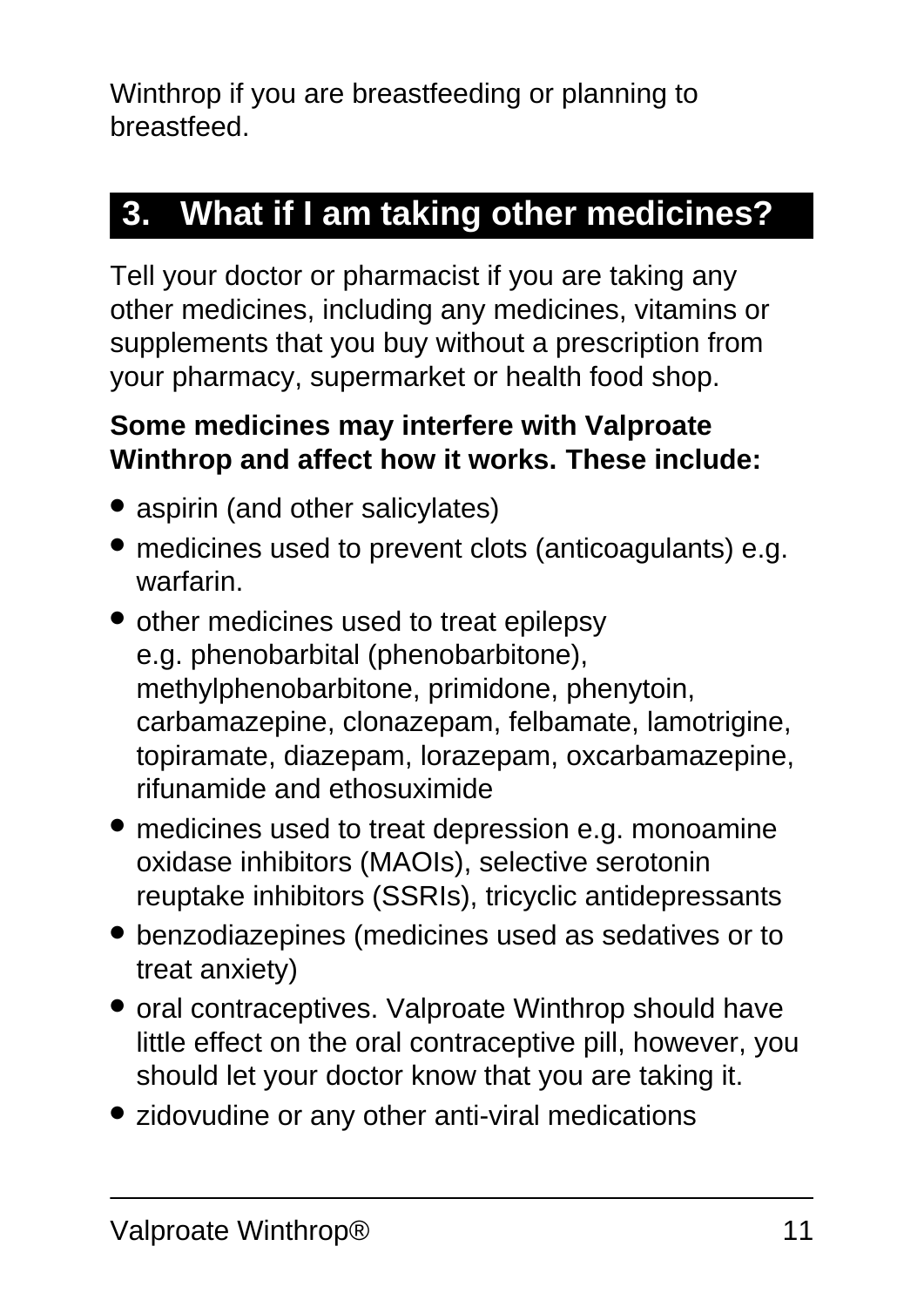- cannabidiol (used to treat epilepsy and other conditions)
- neuroleptic agents including clozapine (a medicine used to treat schizophrenia)
- quetiapine or olanzapine (medicines used to treat bipolar disorder and schizophrenia)
- mefloquine (a medicine used to treat malaria)
- propofol (a medicine used before and during general anaesthesia)
- nimodipine (a medicine used to help blood flow to the brain)
- cimetidine (used to treat stomach ulcers)
- erythromycin, rifampicin and carbapenem antibiotics such as Invanz and Merrem
- colestyramine (Questran Lite)
- acetazolamide (Diamox)
- metamizole (a medicine used to treat pain and fever)

These medicines and others may be affected by Valproate Winthrop, or may affect how well it works. You may need different amounts of your medicine, or you may need to take different medicines. Your doctor or pharmacist will advise you.

Tell your doctor or pharmacist if your child is taking any other medicines before you start giving them Valproate Winthrop, for example, aspirin or any other drugs used to treat epilepsy.

Children, especially young children, can be more sensitive to some of the side effects of Valproate Winthrop.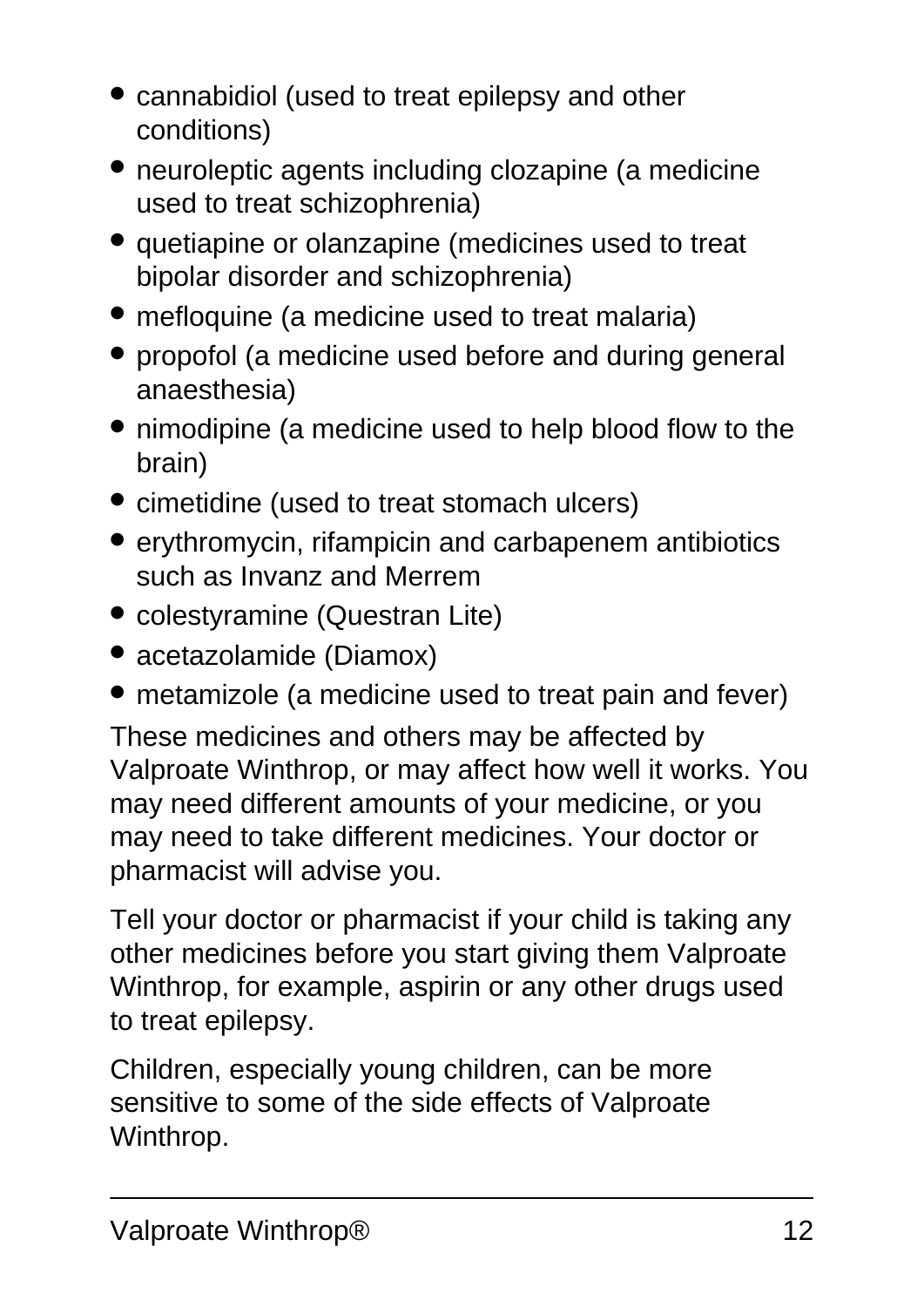**Check with your doctor or pharmacist if you are not sure about what medicines, vitamins or supplements you are taking and if these affect Valproate Winthrop.**

## <span id="page-12-0"></span>**4. How do I use Valproate Winthrop?**

#### **How much to take**

- Your doctor will tell you how much to take. This may depend on your age, your condition and whether or not you are taking any other medicines.
- Your doctor may recommend that you start with a low dose of Valproate Winthrop and slowly increase the dose to the lowest amount needed to control your condition.
- Ask your doctor or pharmacist if you are unsure of the correct dose for you.
- They will tell you exactly how much to take
- Follow the instructions provided and use Valproate Winthrop until your doctor tells you to stop.
- If you take the wrong dose, Valproate Winthrop may not work as well.

### **When to take Valproate Winthrop**

- Valproate Winthrop should be taken at about the same time each day.
- Taking your tablets at the same time each day will have the best effect. It will also help you remember when to take the tablets.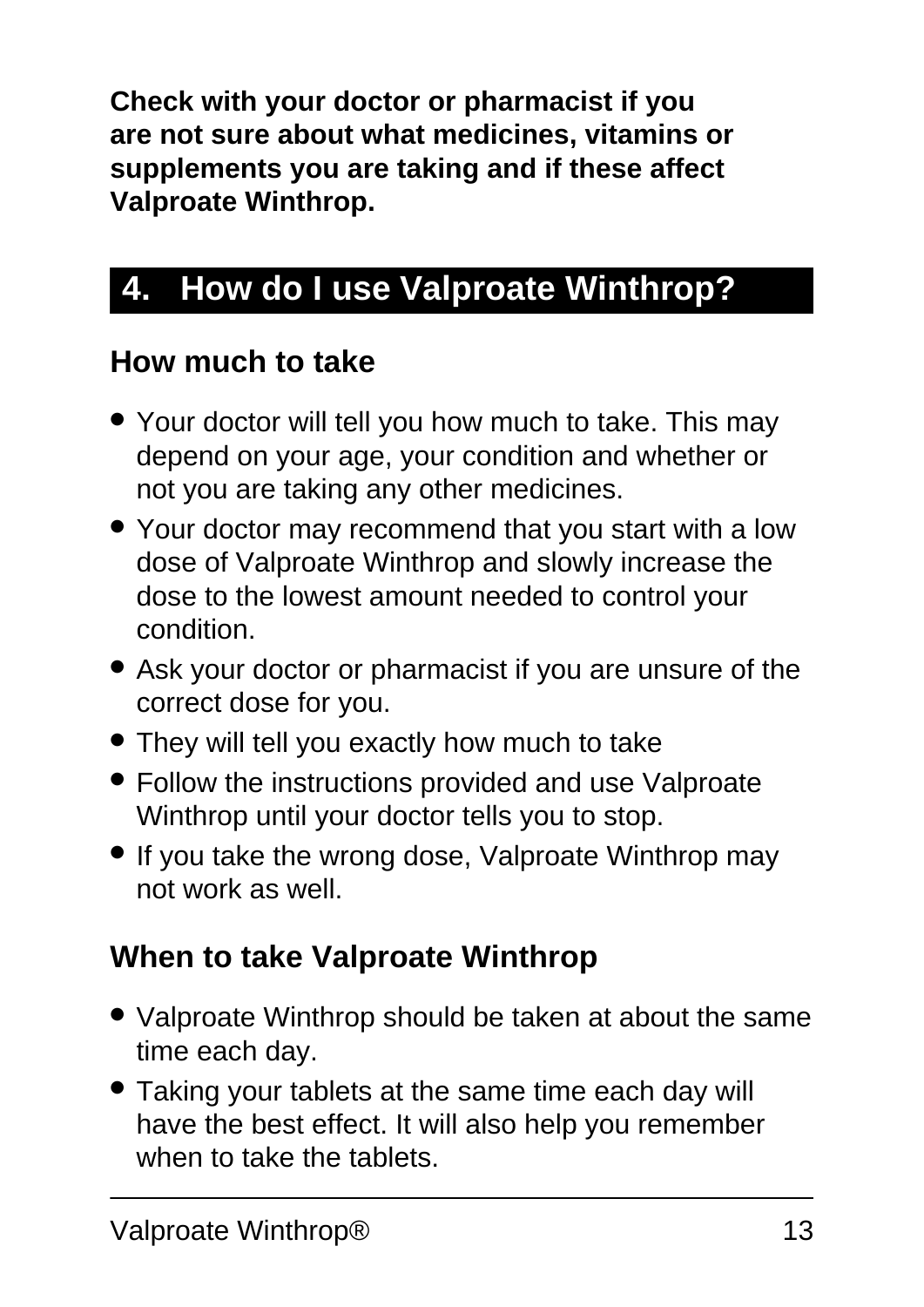- If you are not sure when to take it, ask your doctor. Continue taking your medicine for as long as your doctor tells you.
- Valproate Winthrop helps control your condition but does not cure it. Therefore you must take it every day.

### **How to take Valproate Winthrop**

- Swallow the lilac tablets whole with a glass of water or other liquid.
- Do not crush or chew the tablets.
- The lilac tablets have a special coating to stop them dissolving until they have gone through the stomach and into the intestines. If you chew them the coating is destroyed.

## **If you forget to use Valproate Winthrop**

Valproate Winthrop should be used regularly at the same time each day. If you miss your dose at the usual time, take your next dose as usual.

**If it is almost time for your next dose, skip the dose you missed and take your next dose when you are meant to.**

**Do not take a double dose to make up for the dose you missed. This may increase the chance of you getting unwanted side effects.**

● Always remember to take your prescribed dose otherwise you may find that either your seizures or manic symptoms may return.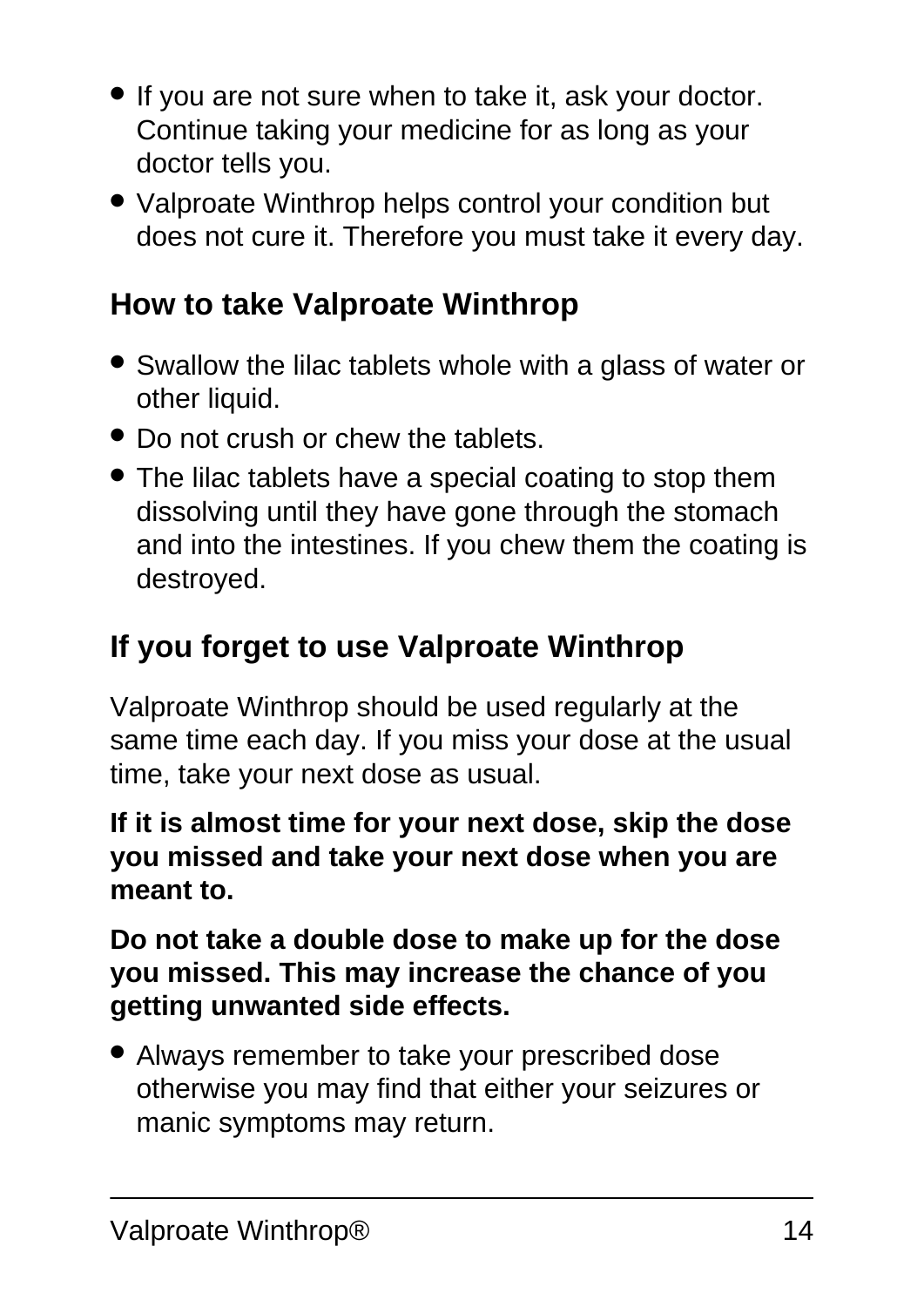- If you are not sure what to do, ask your doctor or pharmacist.
- If you have trouble remembering when to take your medicine, ask your pharmacist for some hints.

### **If you use too much Valproate Winthrop**

If you think that you have used too much Valproate Winthrop, you may need urgent medical attention. If you take too much Valproate Winthrop, you may feel dizzy, drowsy or have cramps in the abdomen.

#### **You should immediately:**

- phone the Poisons Information Centre (**by calling 13 11 26**), or
- contact your doctor, or
- go to the Emergency Department at your nearest hospital.

#### **You should do this even if there are no signs of discomfort or poisoning.**

## <span id="page-14-0"></span>**5. What should I know while using Valproate Winthrop?**

### **Things you should do**

● **If you are about to be started on any new medicine, tell your doctor that you are taking Valproate Winthrop.**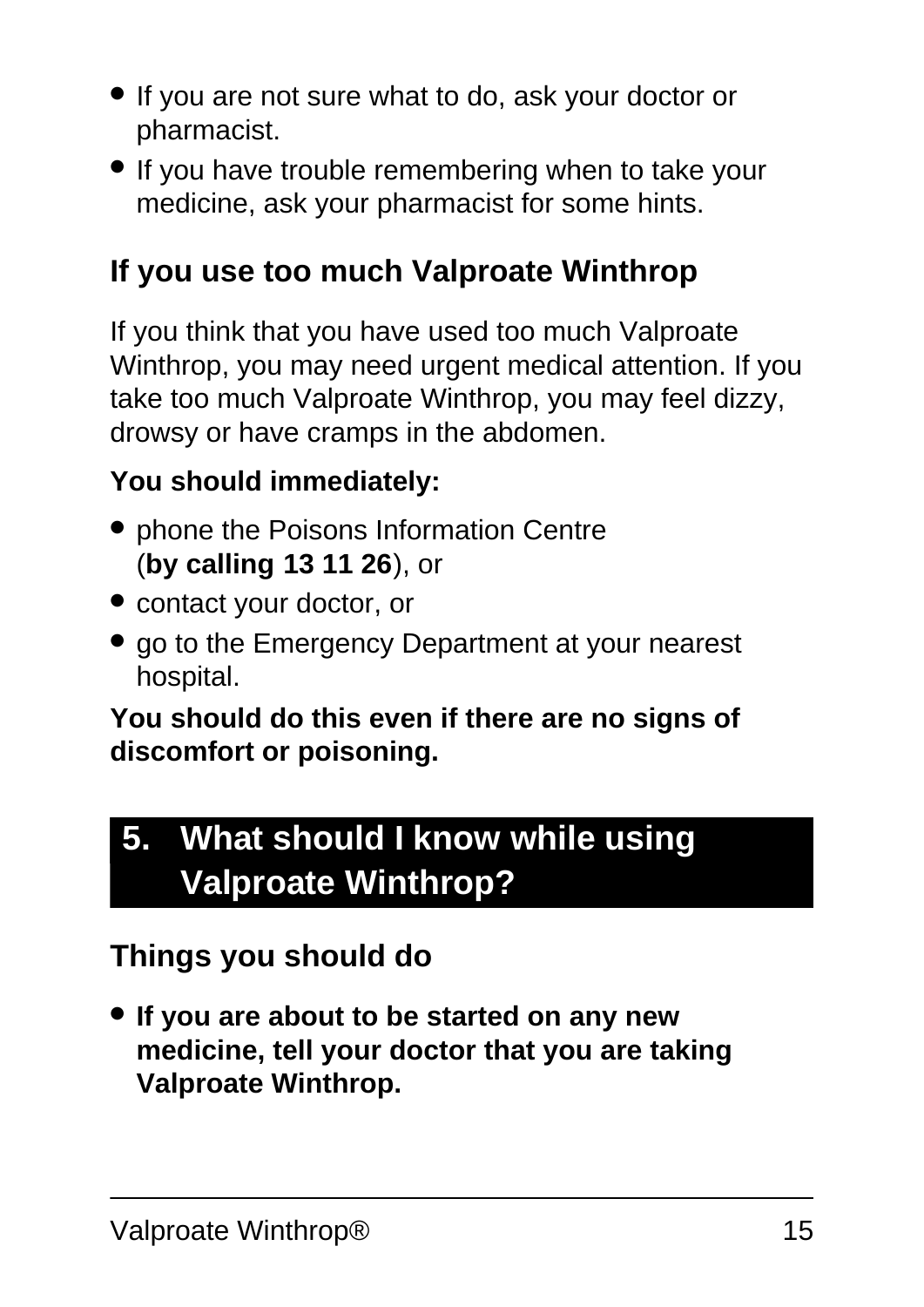- **If you plan to have surgery that needs a general anaesthetic, tell your doctor or dentist that you are taking this medicine.**
- **Be sure to keep all of your doctors' appointments so that your progress can be checked.**
- **Your doctor will check your progress and may want to take some tests from time to time. This helps prevent unwanted side effects.**

### **Call your doctor straight away if you:**

• If you become pregnant while you are taking this medicine

Remind any doctor, dentist or pharmacist you visit that you are using Valproate Winthrop.

#### **Things you should not do**

- Do not stop using this medicine suddenly, or lower the dosage, without checking with your doctor.
- Do not take more than the recommended dose unless your doctor tells you to.
- Do not give this medicine to anyone else, even if they have the same condition as you.
- Do not use this medicine to treat any other complaints unless your doctor tells you to.

#### **Driving or using machines**

**Be careful before you drive or use any machines or tools until you know how Valproate Winthrop affects you.**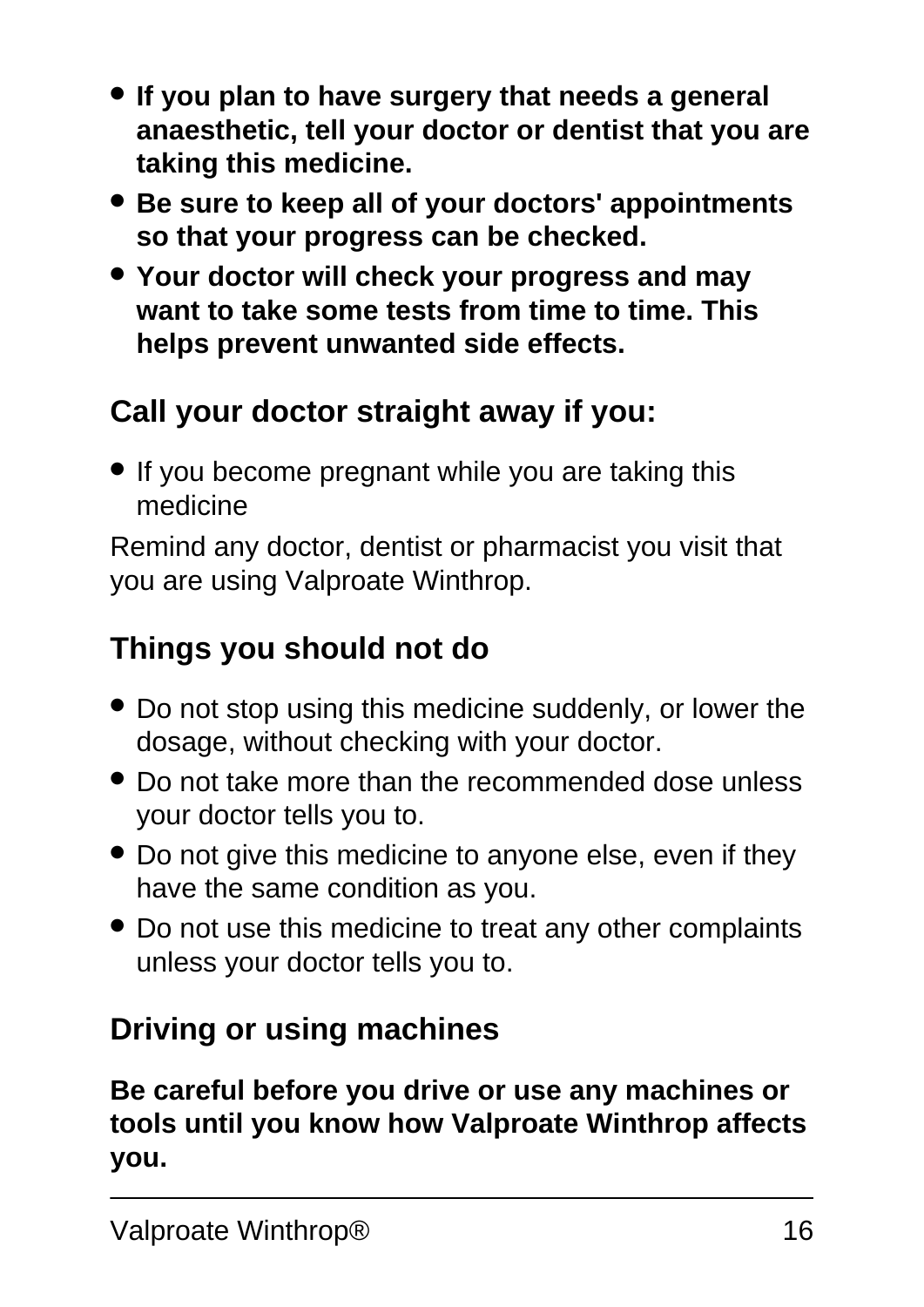Valproate Winthrop may cause drowsiness or lightheadedness in some people, especially at the beginning of treatment. Make sure you know how you react to it before you drive a car, operate machinery, or do anything else that could be dangerous if you are drowsy or light-headed.

Children should not ride a bike, climb trees or do anything else that could be dangerous if they are feeling drowsy or sleepy.

Valproate Winthrop may cause drowsiness, dizziness or sleepiness in some people and affect alertness.

## **Drinking alcohol**

#### **Tell your doctor if you drink alcohol.**

If you have more than 2 drinks per day, you may be putting yourself at risk of a seizure, or fit. The effects of alcohol could be made worse while taking

Valproate Winthrop.

Combining Valproate Winthrop and alcohol can make you more sleepy, dizzy or lightheaded. Your doctor may suggest you avoid alcohol while you are being treated with Valproate Winthrop.

## **Looking after your medicine**

- Keep your tablets in the blister pack until it is time to take them.
- If you take the tablets out of the box they may not keep well. Keep your tablets in a cool dry place where the temperature stays below 30°C.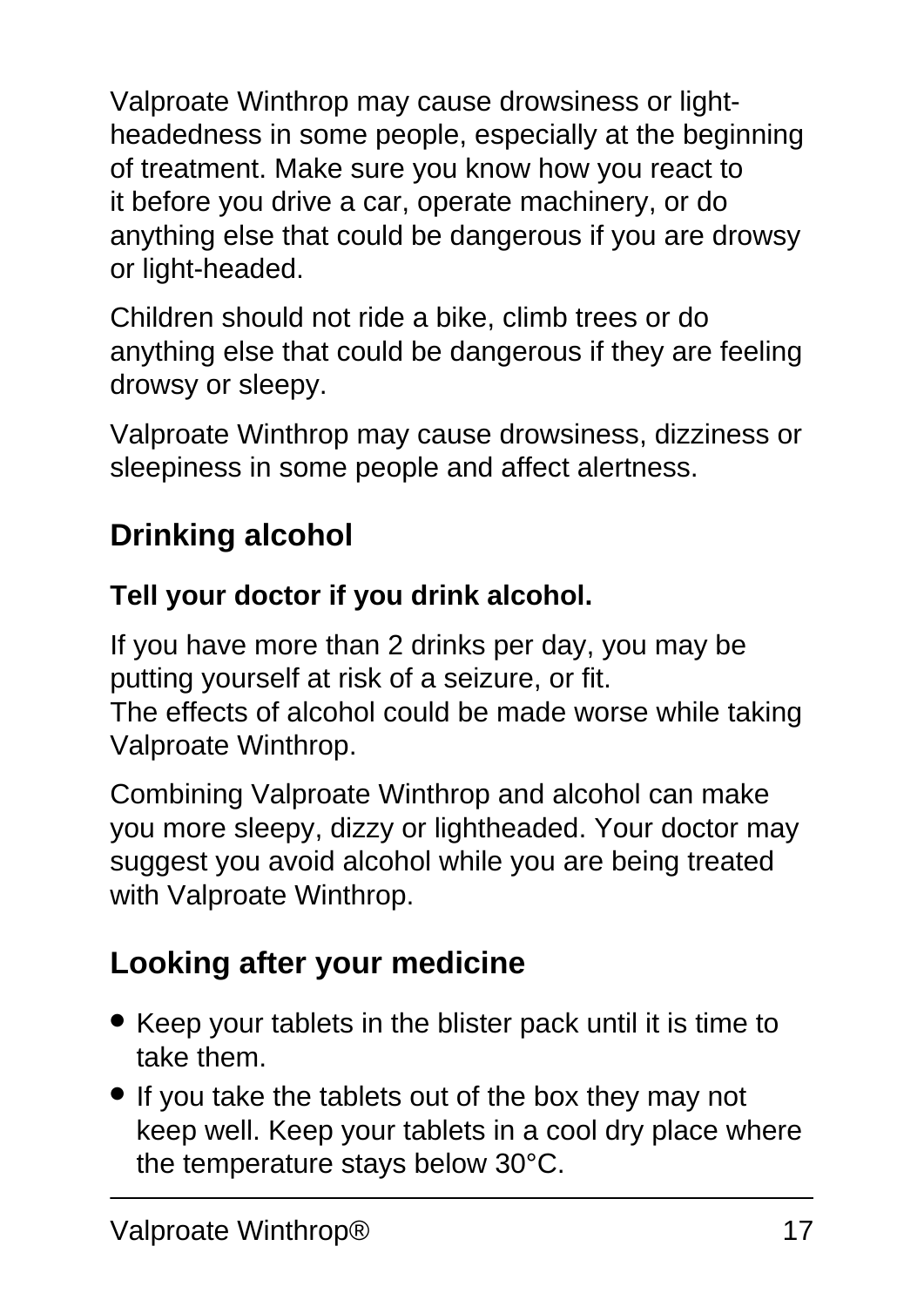Follow the instructions in the carton on how to take care of your medicine properly.

Store it in a cool dry place away from moisture, heat or sunlight; for example, do not store it:

- in the bathroom or near a sink, or
- in the car or on a windowsill.

**Keep it where young children cannot reach it.** A locked cupboard at least one-and-a-half metres above the ground is a good place to store medicines.

### **Getting rid of any unwanted medicine**

If you no longer need to use this medicine or it is out of date, take it to any pharmacy for safe disposal.

Do not use this medicine after the expiry date (EXP) printed on the pack. If you take this medicine after the expiry date has passed, it may not work as well.

Do not use it if the packaging is torn or shows signs of tampering.

### <span id="page-17-0"></span>**6. Are there any side effects?**

All medicines can have side effects. If you do experience any side effects, most of them are minor and temporary. However, some side effects may need medical attention.

See the information below and, if you need to, ask your doctor or pharmacist if you have any further questions about side effects.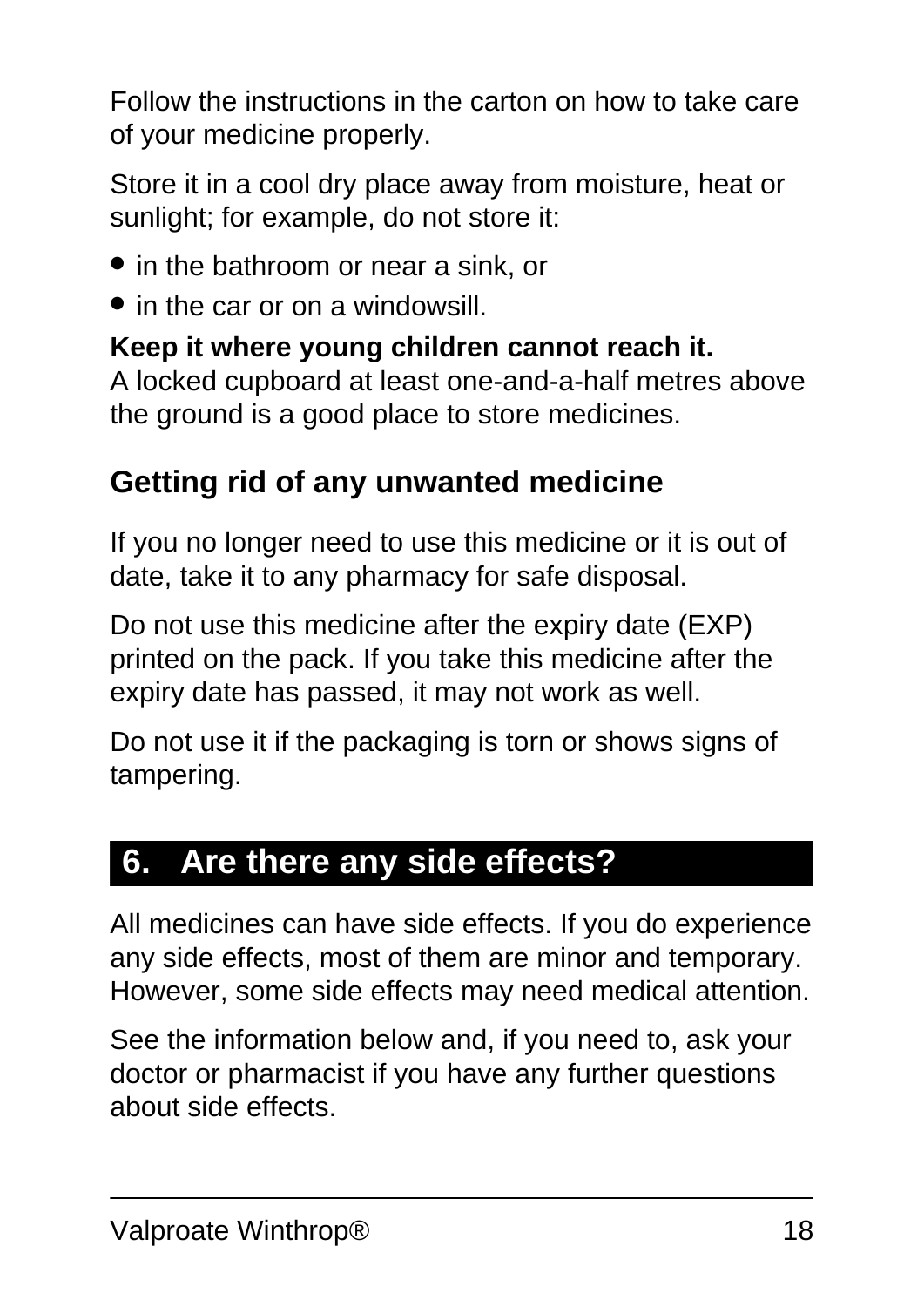#### **Less serious side effects**

| Less serious side effects                                                            | What to do                                                                                                              |
|--------------------------------------------------------------------------------------|-------------------------------------------------------------------------------------------------------------------------|
| <b>Gastrointestinal</b><br>related:<br>• nausea or vomiting<br>• abdominal cramps or | Speak to your doctor if<br>you have any of these<br>less serious side effects<br>and they worry you.                    |
| pain<br>• changes in appetite<br>changes in your weight<br>diarrhoea                 | These are the more<br>common side effects<br>of Valproate Winthrop.<br><b>Mostly these are mild</b><br>and short-lived. |
| <b>Mouth related:</b>                                                                |                                                                                                                         |
| • bleeding, tender or<br>enlarged gums                                               |                                                                                                                         |
| <b>Head and neurology</b><br>related:                                                |                                                                                                                         |
| headache                                                                             |                                                                                                                         |
| unusual movements,<br>including tremor and<br>shaking                                |                                                                                                                         |
| rapid uncontrollable<br>movements of the eye or<br>double vision                     |                                                                                                                         |
| unsteadiness when '<br>walking, dizziness or<br>light-headedness                     |                                                                                                                         |
| depression                                                                           |                                                                                                                         |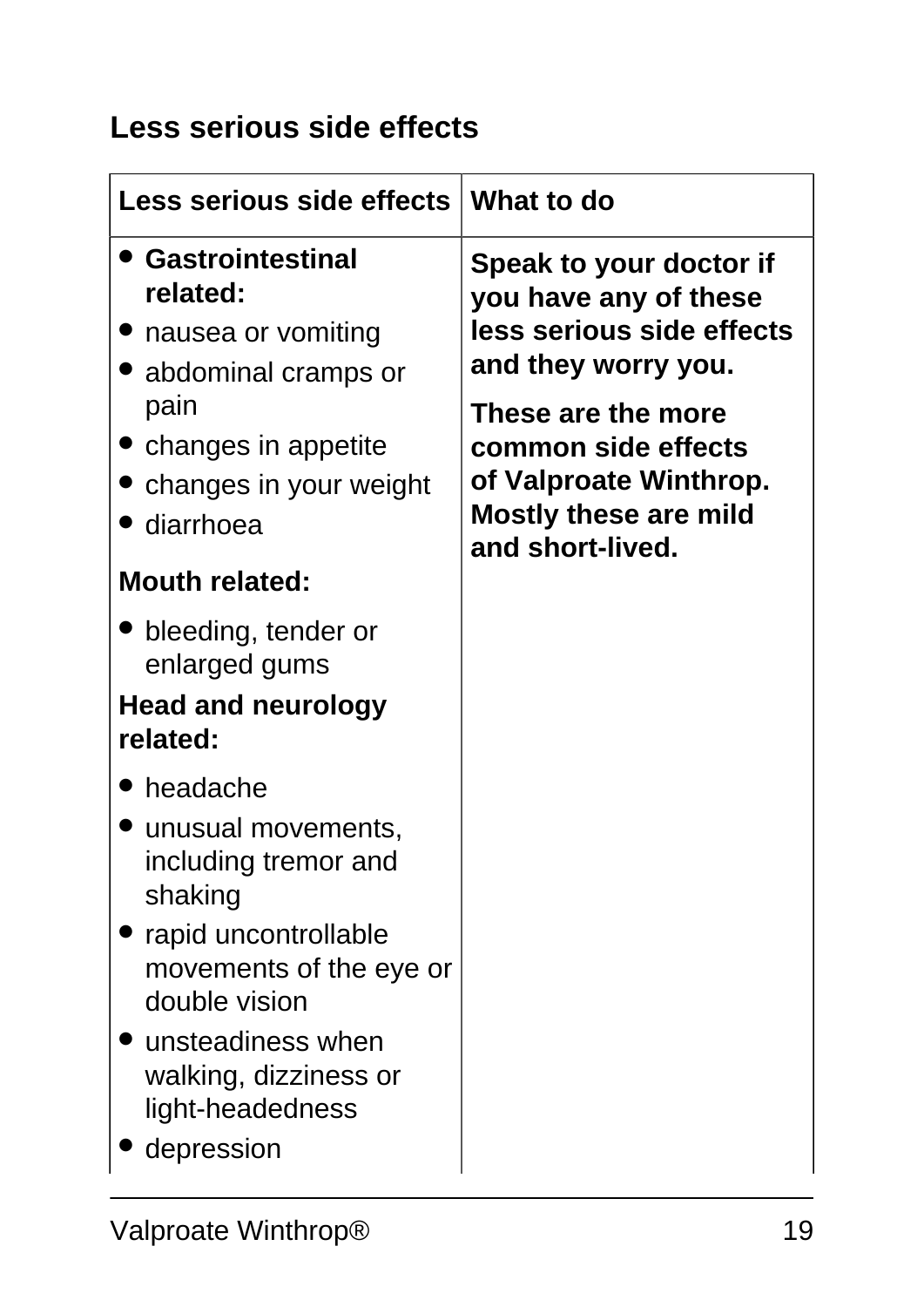| Less serious side effects                                               | What to do |
|-------------------------------------------------------------------------|------------|
| • feeling tired or drowsy                                               |            |
| memory impairment                                                       |            |
| confusion                                                               |            |
| hallucinations                                                          |            |
| disturbance in attention                                                |            |
| $\bullet$ changes in behaviour<br>including aggression<br>and agitation |            |
| Hormone related:                                                        |            |
| • irregular menstrual<br>periods                                        |            |
| <b>Other side effects:</b>                                              |            |
| hair loss                                                               |            |
| nail and nail bed<br>disorders                                          |            |
| loss of bladder control                                                 |            |

#### **Serious side effects**

| <b>Serious side effects</b>                                                                              | What to do                                                                                                                                                  |
|----------------------------------------------------------------------------------------------------------|-------------------------------------------------------------------------------------------------------------------------------------------------------------|
| <b>• Gastrointestinal</b><br>related:<br>severe upper stomach<br>pain, often with nausea<br>and vomiting | <b>Call your doctor straight</b><br>away, or go straight<br>to the Emergency<br><b>Department at your</b><br>nearest hospital if you<br>notice any of these |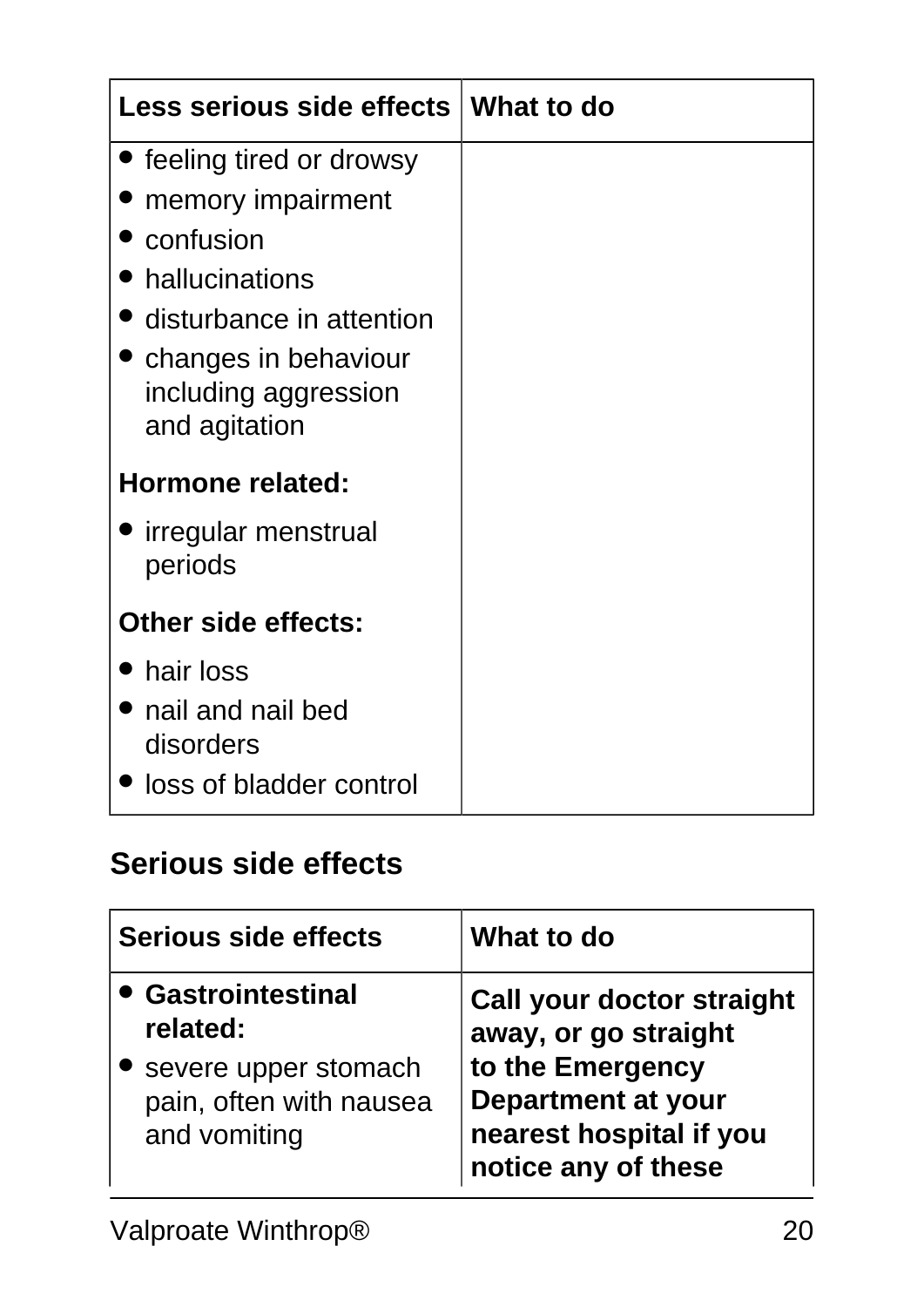| <b>Serious side effects</b>                                                                                                                                                                                | What to do                                                                                                                                          |
|------------------------------------------------------------------------------------------------------------------------------------------------------------------------------------------------------------|-----------------------------------------------------------------------------------------------------------------------------------------------------|
| <b>Bleeding related:</b><br>blood clotting problems<br>spontaneous bruising or<br>bleeding<br>Head and neurology<br>related:                                                                               | serious side effects or if<br>you have any thoughts<br>of harming yourself or<br>committing suicide.<br>You may need urgent<br>medical attention or |
| more frequent or more<br>severe seizures (fits)<br>fainting<br>bizarre behaviour<br>• suicidal thoughts<br>suicide attempts<br>Liver related:                                                              | hospitalisation.                                                                                                                                    |
| signs of liver problems<br>such as vomiting, loss<br>of appetite, generally<br>feeling unwell, tiredness,<br>yellowing of the skin<br>and/or eyes, dark urine<br>or blood in urine, pain in<br>the abdomen |                                                                                                                                                     |
| <b>Other side effects:</b>                                                                                                                                                                                 |                                                                                                                                                     |
| rashes<br>swelling of the feet and<br>legs, weight increase<br>due to fluid build up                                                                                                                       |                                                                                                                                                     |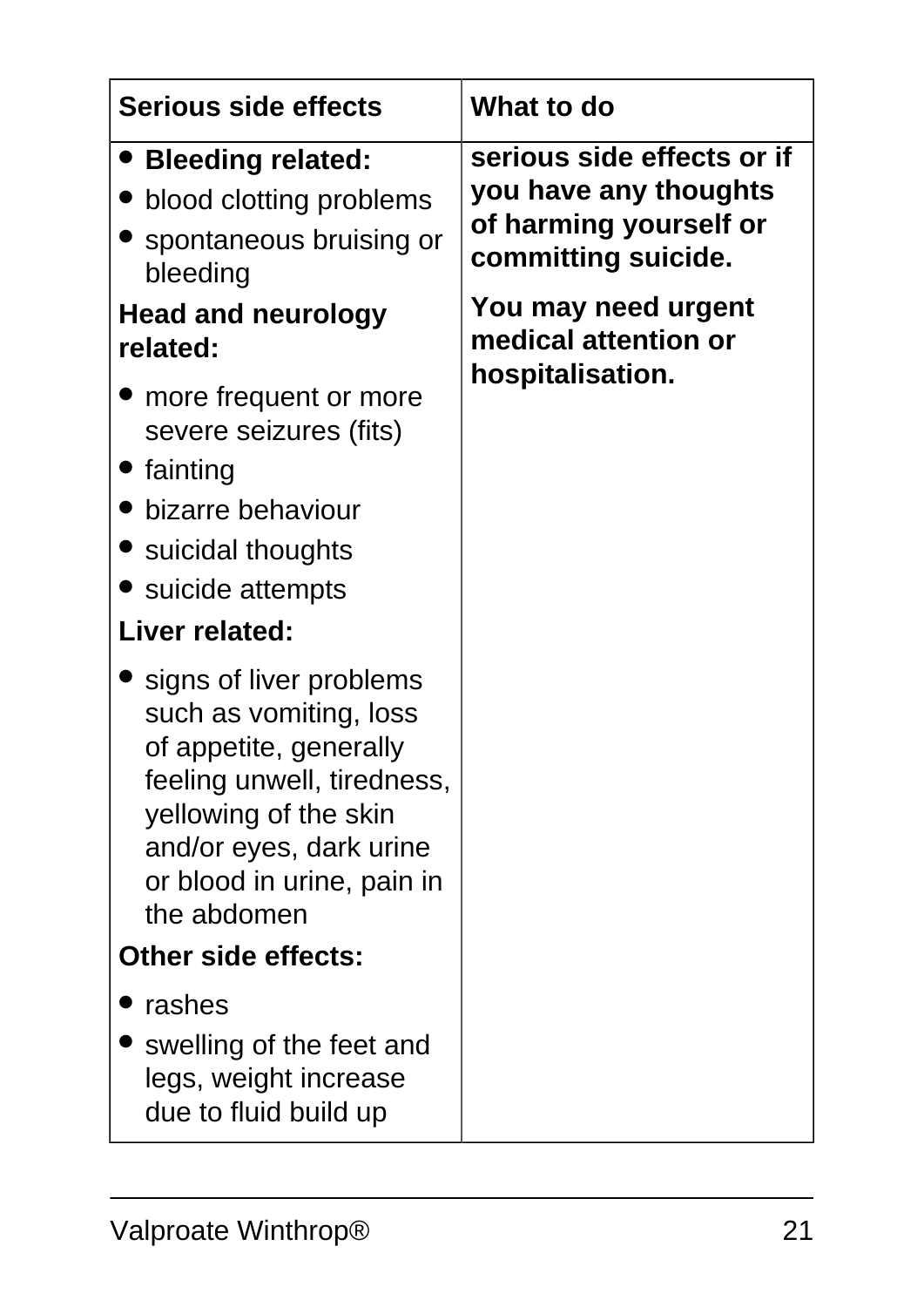#### **Tell your doctor or pharmacist if you notice anything else that may be making you feel unwell.**

Other side effects not listed here may occur in some people.

#### **Reporting side effects**

After you have received medical advice for any side effects you experience, you can report side effects to the Therapeutic Goods Administration online at [www.tga.gov.au/reporting-problems.](http://www.tga.gov.au/reporting-problems) By reporting side effects, you can help provide more information on the safety of this medicine.

**Always make sure you speak to your doctor or pharmacist before you decide to stop taking any of your medicines.**

### <span id="page-21-0"></span>**7. Product details**

This medicine is only available with a doctor's prescription.

#### **What Valproate Winthrop contains**

| <b>Active ingredient</b><br>(main ingredient) | Valproate Winthrop EC200<br>- 200 mg sodium valproate<br>Valproate Winthrop EC500<br>- 500 mg sodium valproate |
|-----------------------------------------------|----------------------------------------------------------------------------------------------------------------|
| <b>Other ingredients</b>                      | Povidone                                                                                                       |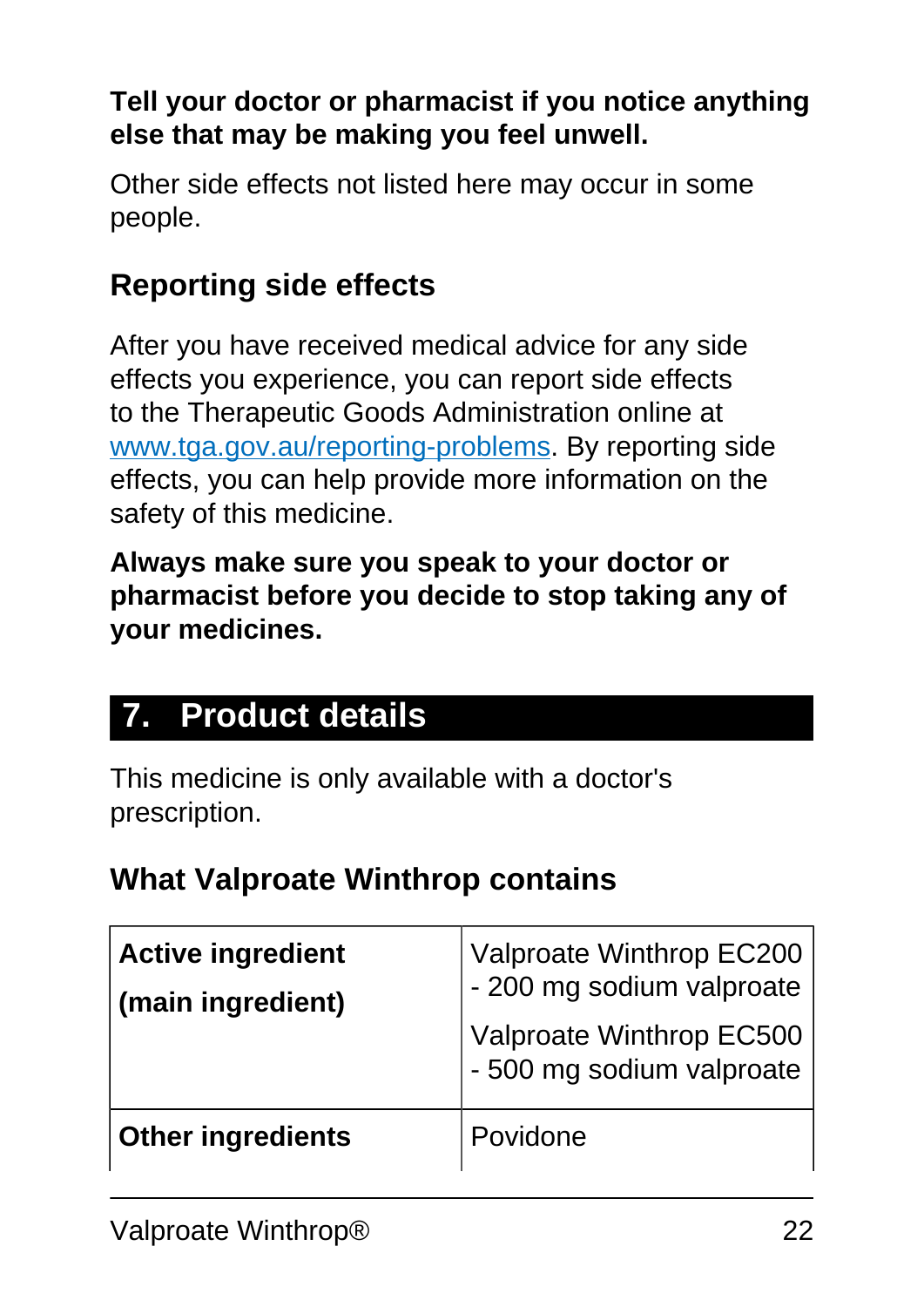| (inactive ingredients)     | <b>Purified talc</b>             |
|----------------------------|----------------------------------|
|                            | Magnesium stearate               |
|                            | Calcium silicate                 |
|                            | Citric acid monohydrate          |
|                            | Macrogol 6000                    |
|                            | <b>Hypromellose</b>              |
|                            | Polyvinyl acetate phthalate      |
|                            | <b>Hyprolose</b>                 |
|                            | Deithyl phthalate                |
|                            | <b>Stearic acid</b>              |
|                            | Amaranth aluminium lake          |
|                            | Indigo carmine aluminium<br>lake |
|                            | <b>Titanium dioxide</b>          |
| <b>Potential allergens</b> | None                             |

**Do not take this medicine if you are allergic to any of these ingredients.**

#### **What Valproate Winthrop looks like**

Valproate Winthrop EC200 - Lilac, biconvex, entericcoated tablets.

Valproate Winthrop EC500 - Lilac, biconvex, entericcoated tablets